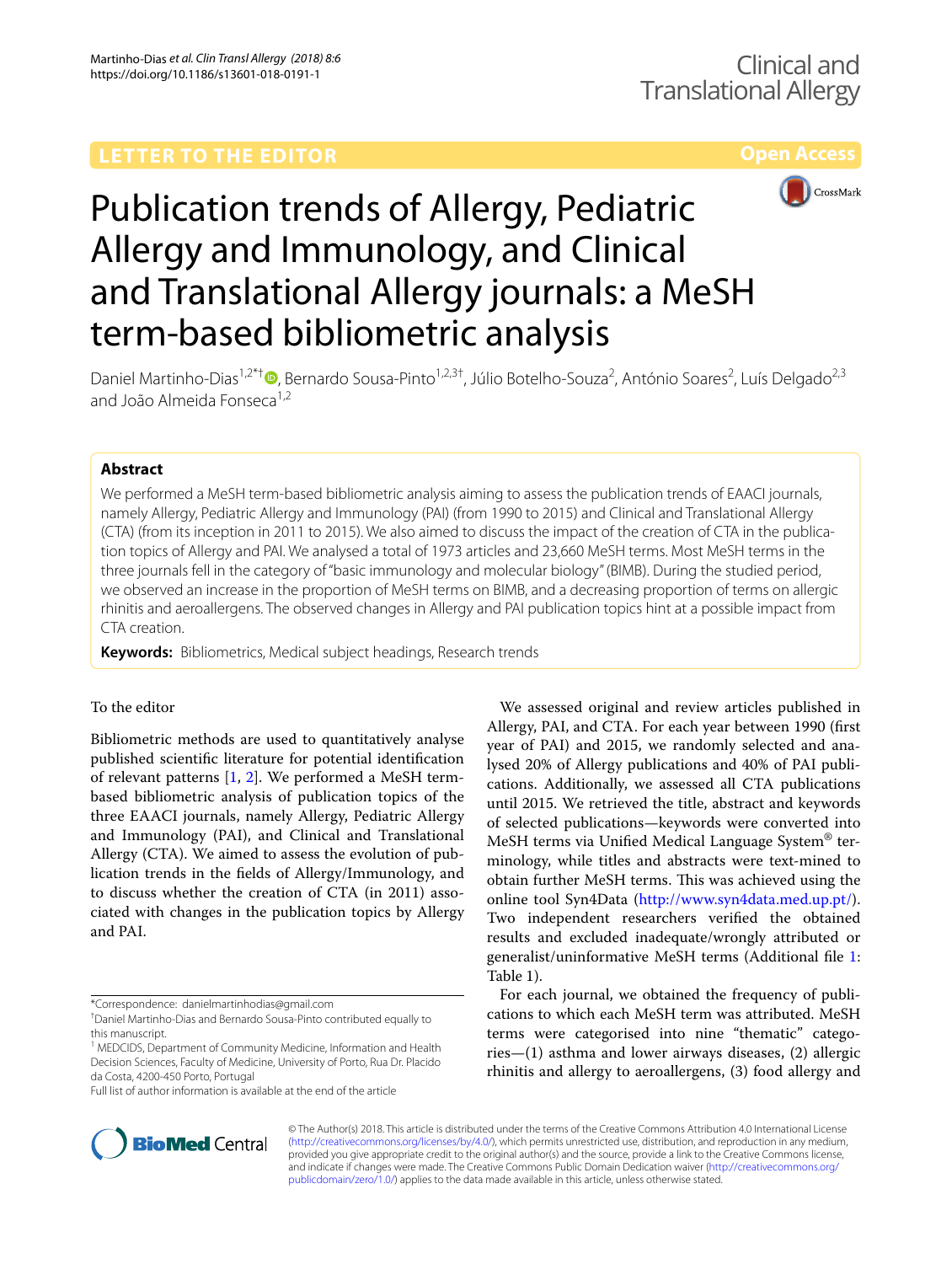nutrition, (4) drug allergy, (5) anaphylaxis and insect venom allergy, (6) skin and eye diseases, (7) diagnosis methods, (8) asthma and allergy therapy, and (9) basic immunology and molecular biology (BIMB). For each journal, we assessed the time trends of each category, performing a univariable logistic regression with time (in years) as independent variable.

We then compared the proportions of each category terms between the three journals. To address whether CTA had any infuence in the topics published by Allergy and PAI, we compared MeSH terms proportions in these latter two journals prior and after 2011. Multivariable logistic regressions were performed for each category, adjusting for changes of the Editors-in-chief. Similar comparisons were performed concerning the proportions of publications assessing animal models.

We assessed 23,660 MeSH terms from 1973 articles. Most publications  $(n = 1001)$  and MeSH terms  $(n = 11,788)$  were from Allergy, followed by PAI (791 publications; 10,260 terms) and CTA (181 publications; 1612 terms). Allergy and CTA had signifcantly more publications with animal models (12.5 and 11.6%, respectively) than PAI (5.6%) ( $p < 0.001$  and  $p = 0.003$ , respectively). More post-2011 than pre-2011 Allergy publications assessed animal models (19.3 vs. 10.8%; *p* = 0.001).

Within the three journals altogether, signifcant increases over time were observed for proportion of MeSH terms on "food allergy and nutrition" [OR 1.03 per year (95% CI 1.02–1.04); *p* < 0.001], "skin and eye diseases" [OR 1.04 per year (95% CI 1.03–1.05); *p* < 0.001], and "BIMB" [OR 1.01 per year (95% CI 1.00–1.01);  $p = 0.003$ ] (Fig. [1](#page-2-0)a; Additional file [1:](#page-3-2) Table 2A). Most MeSH terms in all journals concerned BIMB, comprising 41.6% of Allergy terms, versus  $33.5\%$  of PAI ( $p < 0.001$ ) and 29.5% of CTA ( $p < 0.001$ ). In Allergy, more terms belonged to BIMB category after than before 2011 (51.0 vs. 38.8%;  $p < 0.001$ ), even after adjustment for Editorial changes [OR 1.37 (95% CI 1.09–1.73); *p* = 0.006]. In PAI, the opposite trend was observed (35.8 post-2011 vs. 26.9% pre-2011;  $p < 0.001$ ), even after adjusting for the Editors-in-chief [OR 0.62 (95% CI 0.51–0.75); *p* < 0.001] (Fig. [1b](#page-2-0); Additional fle [1](#page-3-2): Table 2B).

On the contrary, post-2011 Allergy publications had lower proportion of terms on "diagnosis methods" (6.7 vs. 10.7%;  $p < 0.001$ ), "asthma and lower airways diseases" (7.4 vs. 9.4%;  $p = 0.003$ ), and "allergic rhinitis and allergy to aeroallergens" (18.6 vs. 10.1%; *p* < 0.001); this latter decrease was signifcant even after adjusting for Editorial changes [OR 0.68 (95% CI 0.49–0.95);  $p = 0.024$ ]. The proportion of "allergic rhinitis and allergy to aeroallergens" terms was also lower in postthan pre-2011 PAI articles (14.4 vs. 9.7%;  $p < 0.001$ ). Consistently, within the three journals altogether, there were signifcant decreases over time in the percentage of MeSH terms on "diagnosis methods" [OR 0.98 per year (95% CI 0.98–0.99); *p* < 0.001] and "allergic rhinitis and allergy to aeroallergens" [OR 0.97 per year (95% CI 0.96–0.97);  $p < 0.001$ .

In conclusion, this is the frst bibliometric study assessing publication trends in the Allergy/Immunology feld, although restricted to EAACI journals. Its keyword-based approach maximised the information extracted from publications' metadata  $[3]$  $[3]$ . The observed changes in Allergy and PAI post-2011 publication topics suggest a possible infuence from CTA creation. Nevertheless, we did not assess other potentially relevant aspects, namely the existence and efect of other non-EAACI competing journals with a similar scope, the journals' impact factors, and the scientifc and clinical background of the Editors-in-chief (we only adjusted for Editorial changes). Overall, during the studied period, we observed an increase in the proportion of MeSH terms on basic immunology, "skin and eye diseases" and "food allergy and nutrition", and a decreasing proportion of terms concerning "allergic rhinitis and aeroallergens" and "diagnosis methods". This analysis provides a starting point for discussing publication and research trends in the Allergy/Immunology feld. Future studies should assess a larger set of journals in the feld.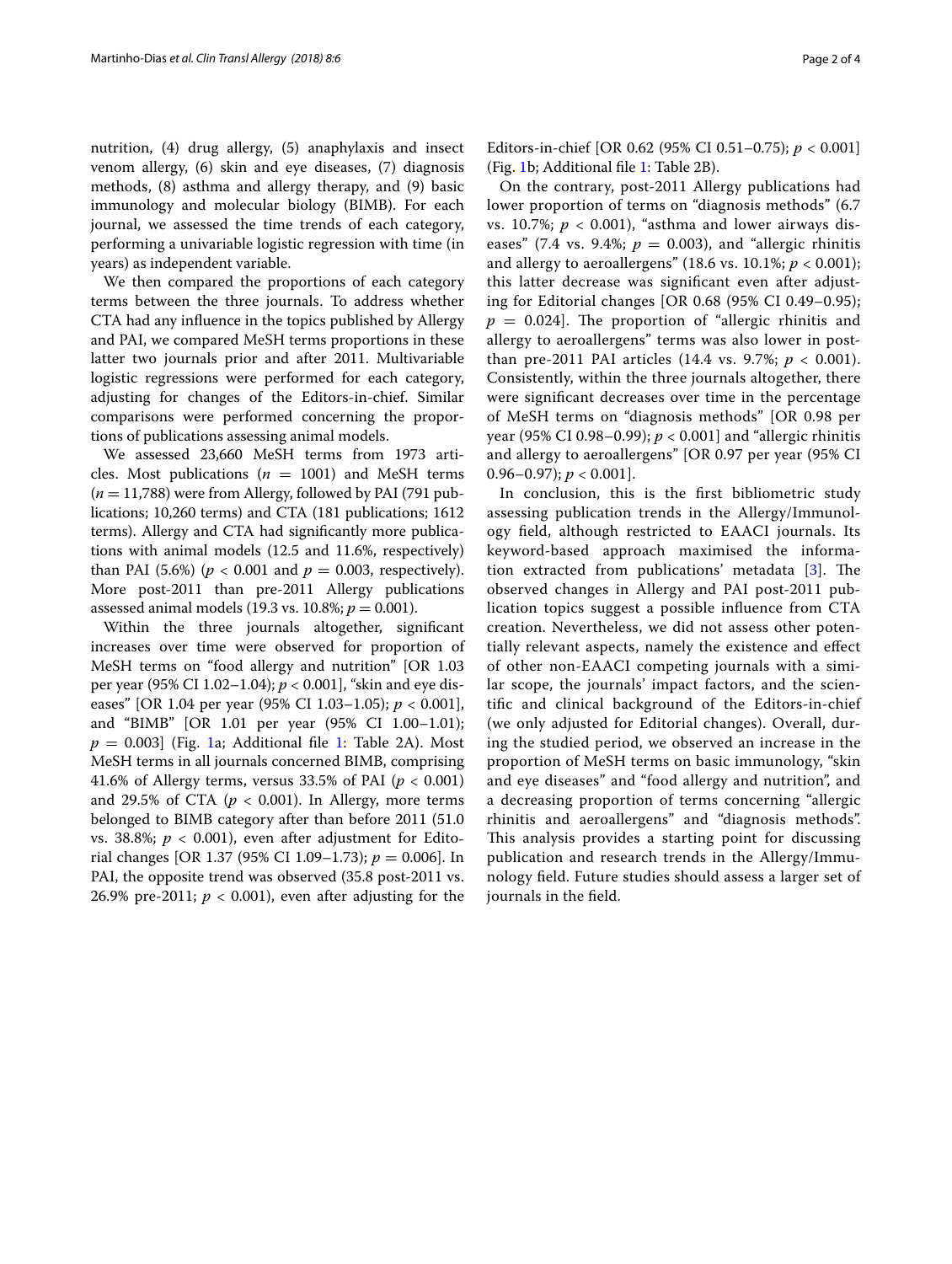<span id="page-2-0"></span>